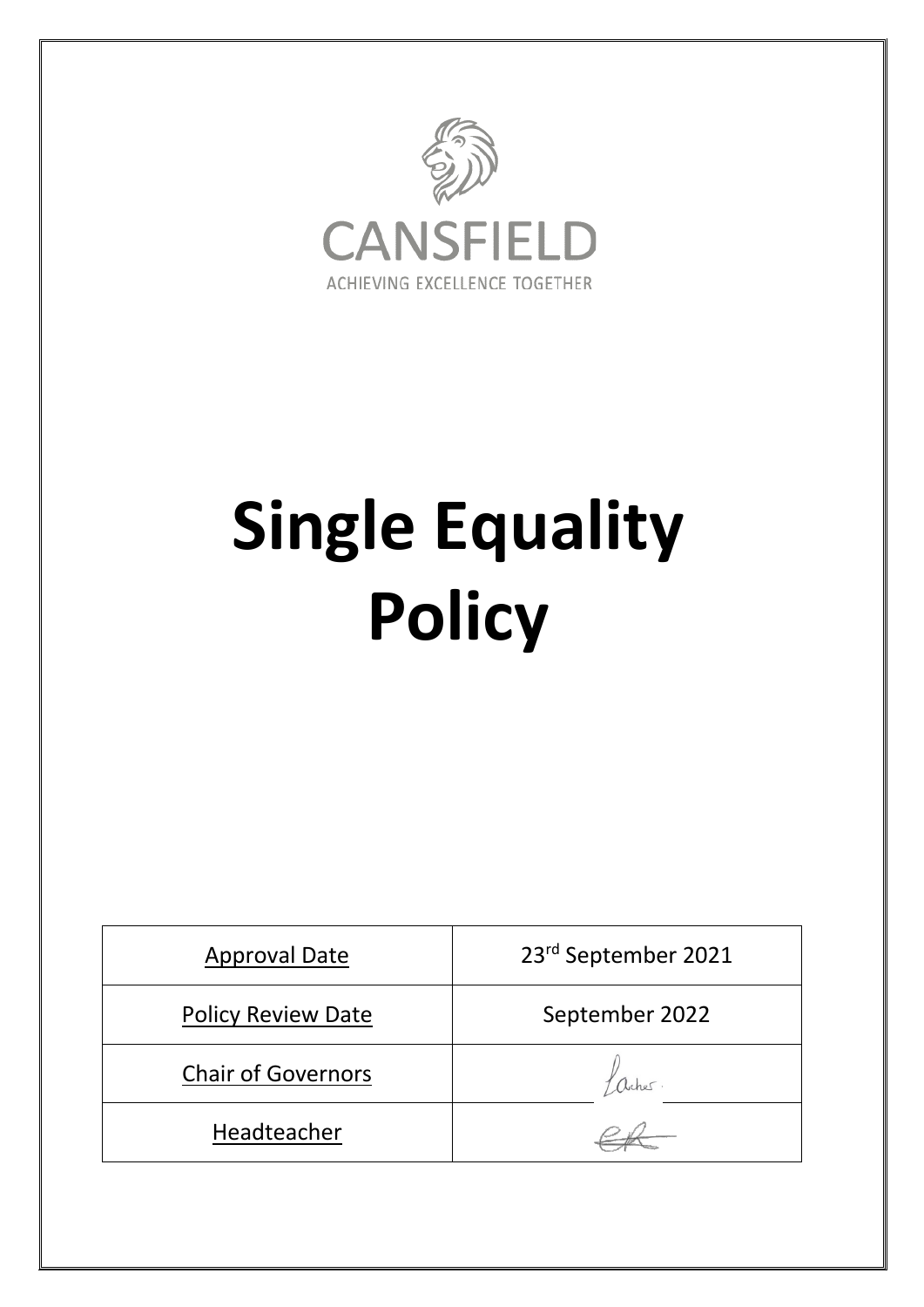# **1. Introduction**

This information is published to demonstrate compliance with the following legislation: The Equality Act 2010 and the Equality Act 2010 (Specific Duties) http://www.legislation.gov.uk/ukpga/2010/15

At Cansfield we are committed to ensuring equality of education for all. We aim to develop a culture of inclusion and diversity in which people feel free to participate fully in school life. We pledge through our ethos, curriculum, employment practice and management of any incidents to:

- Respect the equal rights of all.
- Educate our pupils about equality, rights and responsibilities.

## **2. Purpose**

The overarching purpose of this Policy is to:

- Adopt a proactive approach to equality.
- Set out the school's aims to promote equality of opportunity and comply with the Equality Act 2010 and the Public Sector Equality Duty (PSED).
- Take positive and proactive steps to identify areas of potential inequality before they have the chance to make an impact.
- Make changes to ensure that any areas of potential inequality are eliminated.

### **3. Statutory Requirements**

The Equality Act 2010 has a single equality duty of positively combating inequality. The Act imposes equality duties in respect of equality strands (referred to as protected characteristics), they are:

- Age
- Disability
- Gender Re-assignment
- Marriage and Civil Partnerships
- Pregnancy and Maternity
- Race
- Religion or Belief
- Sex
- Sexual Orientation

We recognise our responsibilities under the Equality Act 2010 to avoid direct and indirect discrimination on the grounds of any of the protected characteristics listed above. As a public body, we are also required by the Public Sector Equality Duty under section 149 of the Act to take (positive) steps to:

- Eliminate unlawful discrimination, harassment and victimisation.
- Advance equality of opportunity between different groups / people who share a relevant protected characteristic and groups / people who do not.
- Foster good relations between different groups.

## **4. Roles and Responsibilities**

We are committed to:

- Actively tackling discrimination and promoting equal opportunities for all.
- Encouraging, supporting and helping all pupils and staff to reach their potential.
- Working with parents / guardians and with the wider community to tackle discrimination and to follow and promote good practice.

## **4.1 The Governing Body**

The Governing Body is responsible for: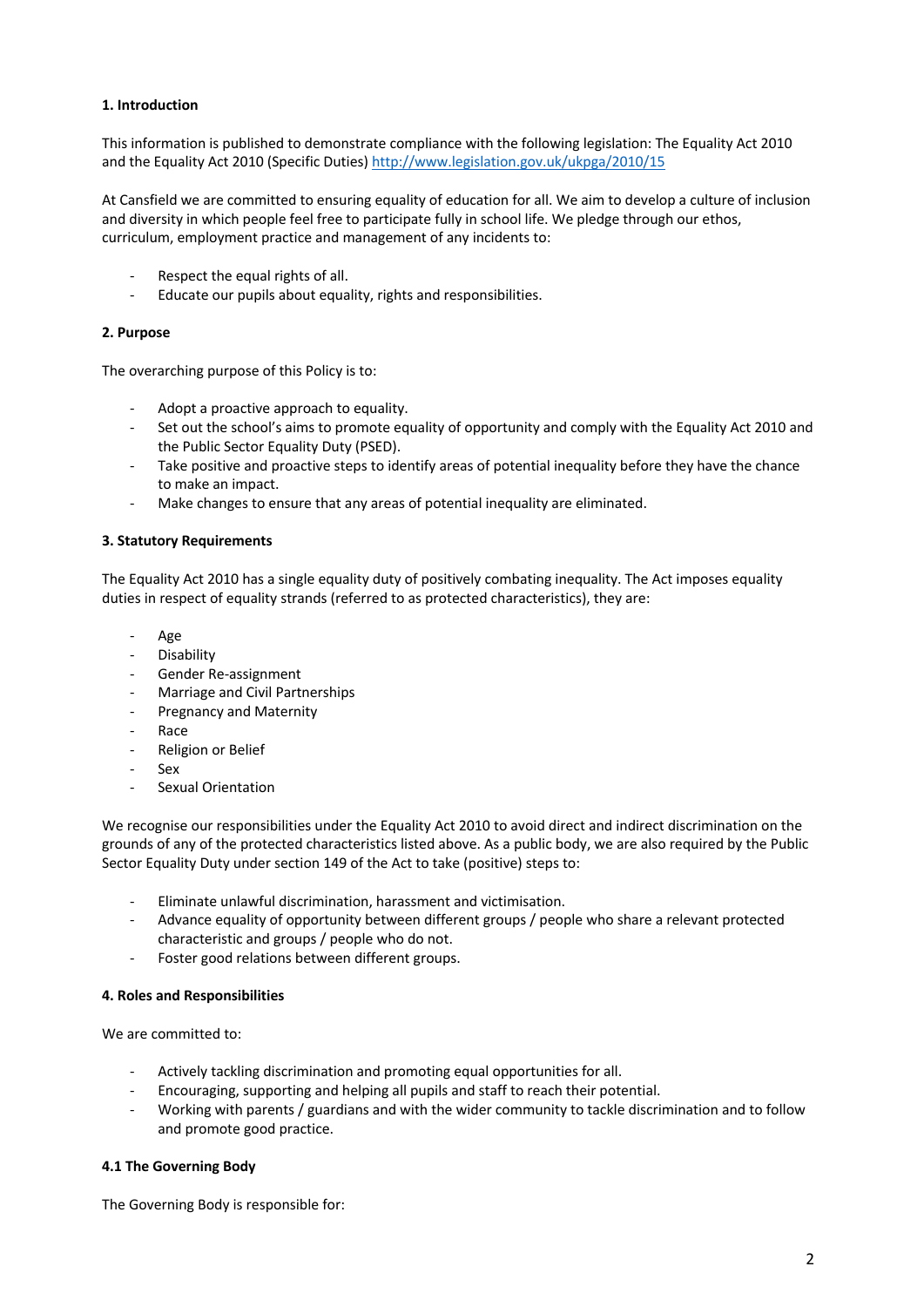- Ensuring the school complies with the anti-discrimination provisions of the Equality Act 2010 (including as an employer).
- Making sure the school complies with the Public Sector Equality Duty under s.149 of the Equality Act 2010.
- Making sure the school complies with the Equality Act 2010 (Statutory Duties) Regulations 2011.

# **4.2 The Headteacher**

The Headteacher is responsible for:

- Making sure measurable steps are taken to address the school's stated equality objectives, integrated with the other school development priorities.
- Making sure the Governors, staff, pupils and their parents / guardians are aware of equality issues, as relevant.
- Making sure the document is readily available and that the Governors, staff, pupils and their parents / guardians know about it.
- Making sure all staff know their responsibilities and receive training and support in carrying these out.
- Taking appropriate action in cases of harassment and discrimination, including relevant identity-related incidents.
- Ensure reasonable adjustments are made, in relation to disability, in regard to pupils, staff, parents / guardians and visitors to the school.
- Ensuring required equality data is published on the website on an annual basis.
- Ensuring that Equality Objectives and actions reflect the needs of the workforce, pupils and the local community.

# **4.3 All Staff**

All staff are responsible for:

- Avoiding unlawful discrimination, harassment and victimisation.
- Promoting equality of opportunity in their work.
- Fostering good relations between groups.
- Dealing with incidents including identity related, racist, homophobic, whether or not they relate to bullying.
- Being able to recognise and tackle bias and stereotyping; challenging any incidents of stereotyping or unfair discrimination perpetrated by other pupils or other staff.
- Keeping up to date with equality law and participating in equality and diversity training.

## **4.4 Pupils**

Pupils are responsible for:

- Supporting the school's equality ethos.
- Sharing concerns or issues with a member of staff.
- Respecting others in their language, culture and actions.

# **4.5 Visitors and Contractors**

Visitors and contractors are responsible for:

Following relevant school policies.

## **4.6 Parents and Carers**

Parents and Carers are responsible for:

- Behaving in ways which demonstrate respect for others.
- Avoiding language or actions which might cause another hurt or offence.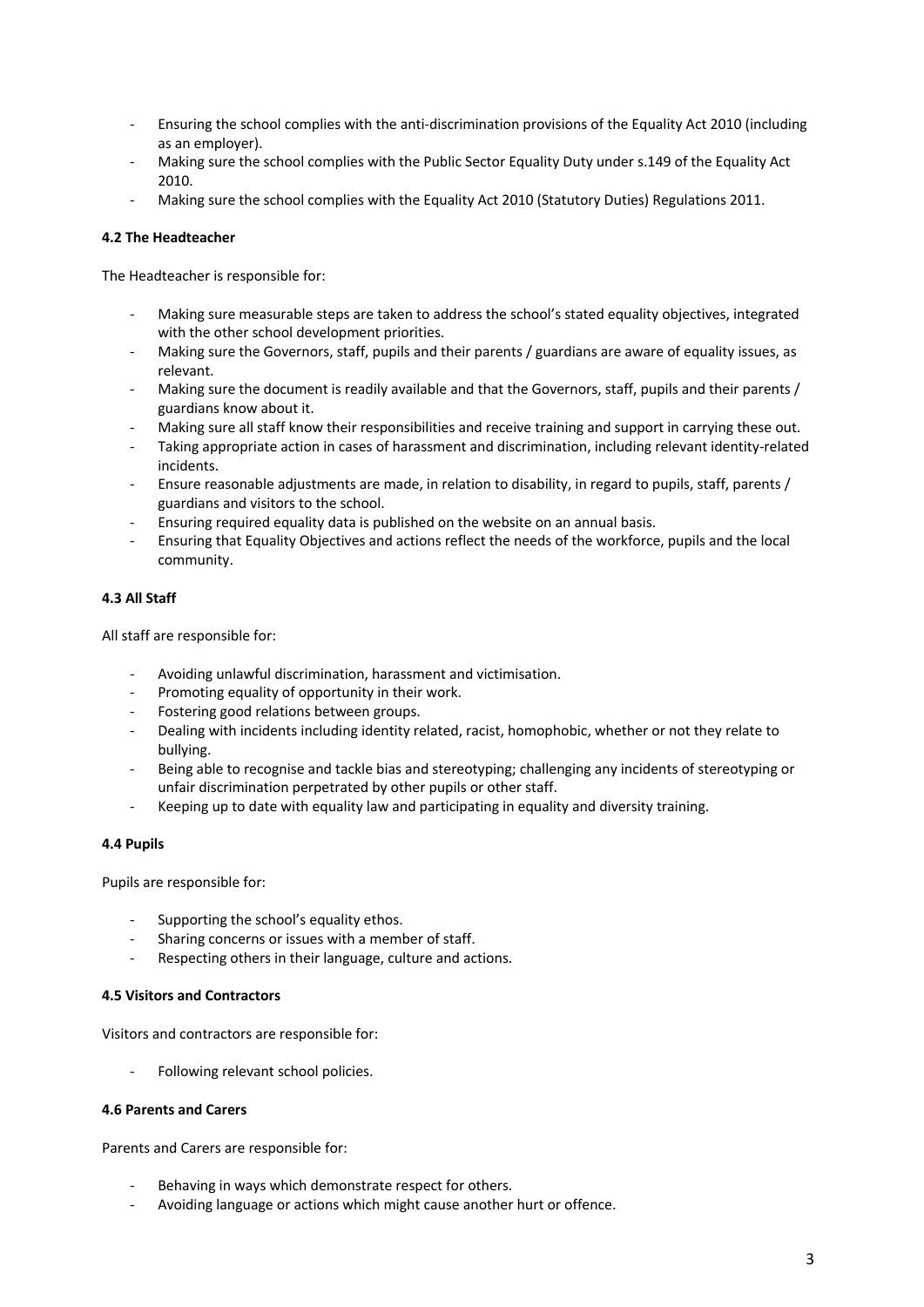# **5. Meeting the Duties**

Under equality legislation, Cansfield has the following specific equality duties, which this policy will meet:

- Produce a written Single Equality Policy identifying action to be taken to eliminate discrimination, advance equality of opportunity and foster good relations between different groups across school activity.
- Consult stakeholders (pupils, parents / carers and staff) on their perceptions of equality within the school.
- Set specific, measurable equality objectives and to publish information about their performance on equality, so that the public can hold them to account.
- Assess and analyse the impact of equality policies on pupils, staff, and parents / carers, in particular monitor pupil admissions, attainment levels and exclusions by disability, sex, religion and different racial groups. Take such steps as are reasonably practical to improve any adverse outcomes for any group.
- Record all hate incidents and report them to the Governing Body on a regular basis.
- Audit and monitor curriculum teaching and learning methods to ensure they are inclusive in the language and representation used, promote inclusion and physical activity for disabled pupils, and challenge stereotypes to promote community cohesion and a positive image of a diverse community.
- Take reasonable steps to avoid substantial disadvantage where a provision, criterion or practice puts disabled pupils at a substantial disadvantage.
- Not treat disabled pupils less favourably than non-disabled pupils, and to make reasonable adjustments to avoid putting disabled pupils at a substantial disadvantage. Schools must also prepare an accessibility plan to increase accessibility for disabled pupils. This plan must cover: the physical environment; the curriculum; and written communication.
- The Equality Act 2010 (Specific Duties) Regulations 2011 requires schools to set measurable equality objectives and to publish information about their performance on equality, so that the public can hold them to account.

# **6. Equality Objectives**

The Equality Act 2010 was introduced to ensure protection from discrimination, harassment and victimisation on the grounds of specific characteristics (protected characteristics). For schools this means that it is unlawful to discriminate against pupils or treat them less favourably because of their gender, race, disability, religion or belief, gender reassignment, sexual orientation, pregnancy or maternity. Marriage and civil partnerships and age are also protected characteristics, but do not apply to our provision for pupils. Under the Act, the school is expected to comply with the Public Sector Equality Duty (PSED). The specific duties of the PSED states that schools are required to:

- Publish information to demonstrate compliance with the PSED at least annually.
- Prepare and publish equality objectives at east every four years.

Our equality objectives reflect the school's priorities and draw upon available data and other evidence. Careful analysis of this is undertaken in order to ensure that we are working to achieve improved outcomes for different groups.

## **7. Monitoring and Assessing the Policy**

We recognise that all our policies may have an impact on the participation and outcomes for all groups of pupils, parents, carers and staff. We will review the impact of our policies on an annual basis.

Pupils will have their attainment monitored throughout the year to establish whether the attainment of a particular group is comparable to other groups of children. Their progress will be monitored both against expected school outcomes and in terms of personal progress. Pupils whose attainment stands still or regresses will be identified so that remedial actions may be taken. The attendance of pupils will also be monitored as part of normal school procedures.